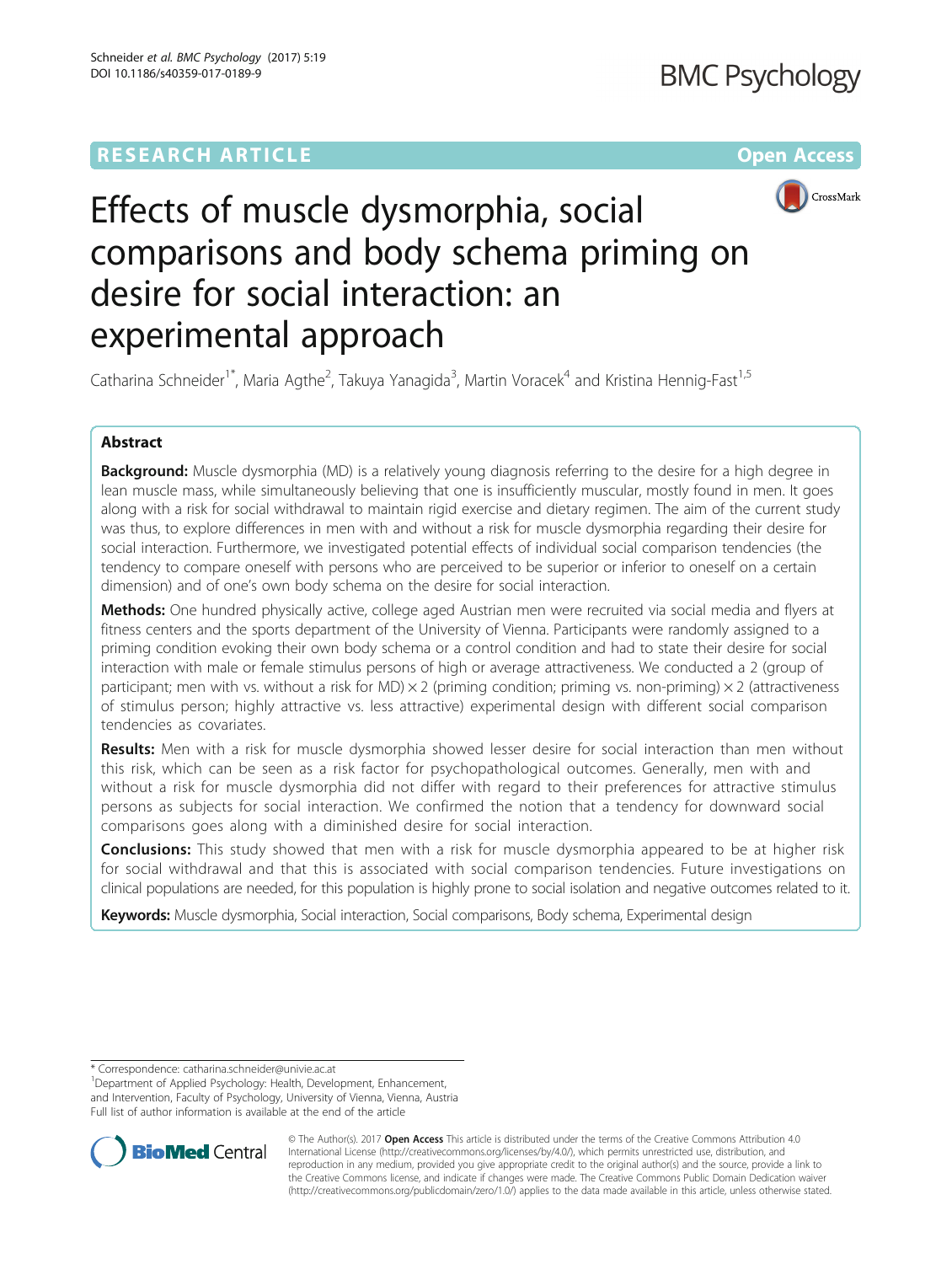## Background

## Muscle dysmorphia

Muscle dysmorphia (MD) is a rare phenomenon which receives growing interest in the scientific community. It refers to the pathological desire to increase lean muscle mass and the simultaneous believe of being insufficiently muscular [\[1\]](#page-8-0). Although positioned within body dysmorphic disorders in the DSM-5 [[2\]](#page-8-0), similarities with eating disorders, especially anorexia nervosa (AN), have been postulated [[3](#page-8-0)–[7](#page-8-0)]. One important similarity might be the tendency for social isolation, as was postulated for women with AN [\[2, 8\]](#page-8-0), as well as for men with MD [[9, 10\]](#page-8-0). Like one diagnostic feature of body dysmorphic disorders [[2](#page-8-0)], MD may cause impairment in social and occupational functioning [\[11](#page-8-0)]. It has been described that individuals with MD spent long hours exercising, invest excessive attention to their diet, and give up other social, occupational or recreational activities, such as eating at restaurants, because the caloric information on the food is lacking [\[10](#page-8-0)]. Individuals with MD reported to decline social invitations or refuse to be seen at the beach out of fear of looking to small [\[12](#page-8-0)]. Those situations of bodily exposure are often marked by distress or intense anxiety. Some are even housebound for several days, because they feel so bad about their body shape that they do not want to be seen by others [[10](#page-8-0)]. Pope and colleagues [[11](#page-8-0)] also reported that persons with MD can have problems regarding their intimate relationships, resulting from embarrassment about their bodies or fear of rejection of their partners [[13](#page-8-0)]. Some even forgo intimate relationships or occupational opportunities, because another person or job could compromise their exercise and diet regimen [\[11\]](#page-8-0).

Additionally, it has been found that for men with MD social body comparisons with others are very important. These comparisons seem to function as mediating factors between sociocultural influences and muscularityoriented body dissatisfaction in men, potentially leading to risky body change behaviors [\[14](#page-8-0)].

#### Social comparisons and the desire for social interaction

Social comparison theory, as originally suggested by Festinger [\[15\]](#page-8-0), states that in order to form assessments of themselves, individuals compare themselves to others on characteristics important to them. Men with body image concerns, therefore, may compare themselves with other men in order to learn more about the ideal shape of their bodies [\[14\]](#page-8-0).

In addition to Festingers' original postulation, it was found that people tend to engage in comparison strategies related to underlying motives of self-enhancement and self-protection [\[16\]](#page-8-0). When self-evaluation is threatened, people lean towards comparisons with persons who are worse off than themselves (e.g., engage in downward comparisons), thereby serving self-protection [\[17\]](#page-8-0).

In general, people who have an inclination to engage in downward comparisons tend to be more susceptible to self-threat and they are more likely to experience averse contrast effects. Therefore, the seeking of downward comparisons of those who feel particularly threatened by others aims at reducing self-evaluative threats [[18\]](#page-8-0). Yet, not all persons avoid upward social comparisons. Some people generally compare upwards, as they tend to be interested in self-improvement. Consequently, exposure to physically attractive persons should be less threatening [\[19](#page-8-0)]. In fact, people's social comparison orientation (i.e., tendencies for upward vs. downward comparison) has been found to moderate their reactions to others who may pose a self-threat to oneself in such comparison (e.g., regarding physical attractiveness; [\[20](#page-8-0)]). Yet, when self-improvement fails, self-evaluative threat may be high [\[21\]](#page-8-0).

Referred to body image, this might be of special importance in populations with body image problems and (related) low self-esteem, because unsuccessful upward social comparisons could lead to even more body dissatisfaction and even lower self-esteem, thereby possibly leading to a downward spiral. In line with these considerations, studies found that women with eating disorders engaging in upward appearance-based comparisons were at higher risk for body dissatisfaction and disordered eating [[21, 22\]](#page-8-0). For men, a strong tendency to compare oneself to others exacerbated the relationship of body dissatisfaction and drive for muscularity [\[23](#page-8-0)]. Moreover, social body comparisons were related to men's body dissatisfaction and body change behavior [[14\]](#page-8-0), as well as to their drive for muscularity [[24\]](#page-8-0).

Social comparison processes, having an influence on selfevaluation outcomes, may as well have an influence on the desire for social interaction with different kinds of people. For instance, several studies in social and organizational contexts showed that people's evaluations of other persons, as well as their desire to socially interact with others, depends on stimulus persons' attractiveness [[20](#page-8-0), [25](#page-8-0)].

## Body schema

MD goes along with a distorted body image (affected individuals perceive their bodies to be insufficiently muscular). Body image is a multidimensional construct, defined by the perception of and attitudes (cognitive and emotional) about one's body [[26\]](#page-8-0). Therein, self-schemas can be conceptualized as a cognitive aspect of body image. Self-schemas are understood as cognitive generalizations of ones' self. They are conveyed from past experiences and organize self-related information processing [[27\]](#page-8-0). A person, for whom appearance is important, will develop more complex networks of knowledge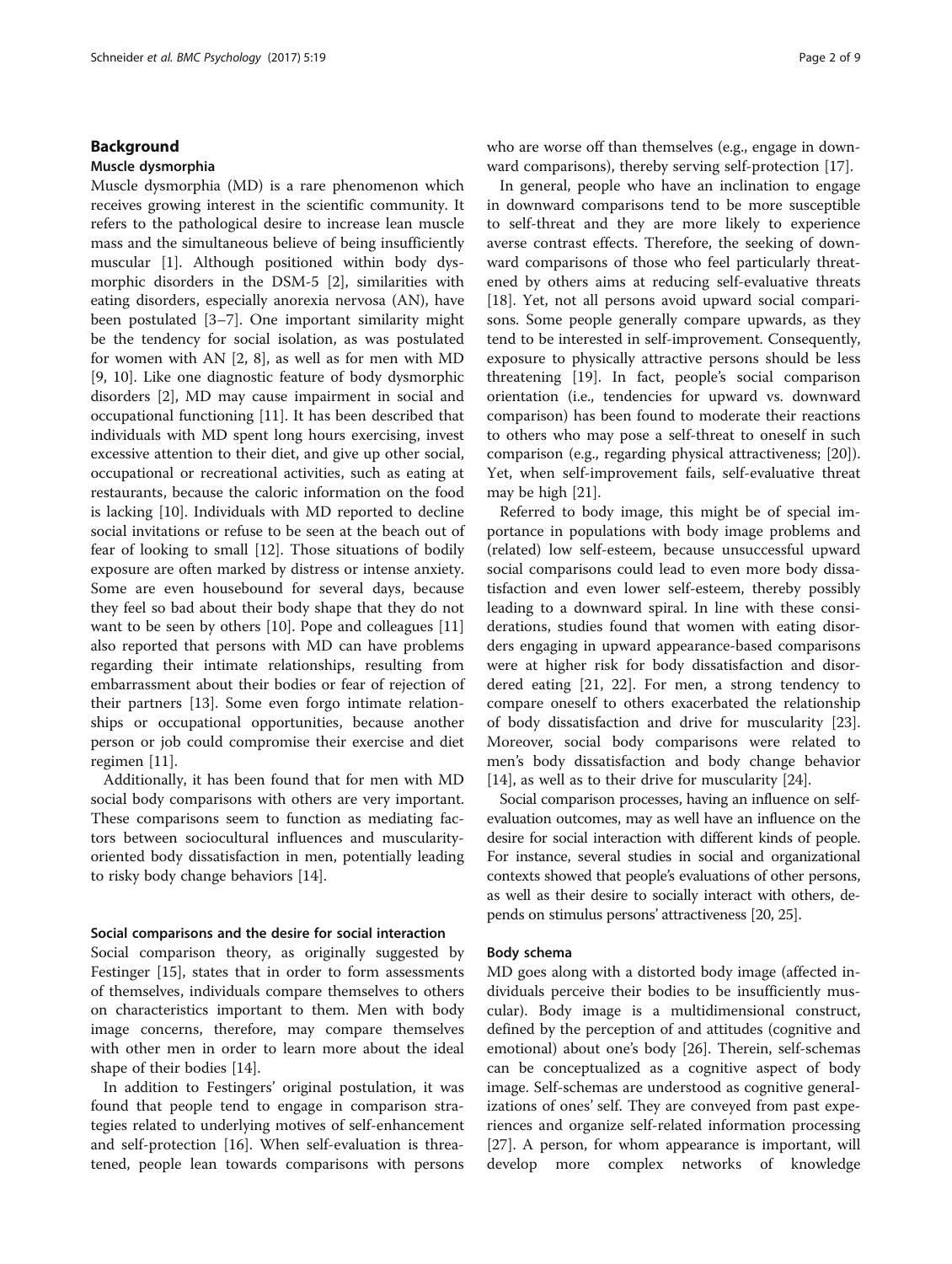concerning appearance and will be more prone to information-processing biases related to this self-schema (affecting attention, memory and judgment related to body image; [[28\]](#page-8-0)).

To evoke body schemas in a person, different approaches have been used. Generally, body schemas have been provoked through questions regarding body image, commercials showing models with "ideal" bodies, or ads for beauty products [\[28](#page-8-0)]. Although models in magazines activate body schemas, it could also be assumed that they initiate social comparison processes, since for the investigation of comparisons similar procedures have been used [[21, 22\]](#page-8-0). Another approach postulated that body exposure by mirror confrontation can provoke (negative) body schema [\[29](#page-8-0)]. To investigate the effect of body schema, the confrontation with the own body (e.g. via an individual, but standardized photograph, along with a figure-rating scale) seems a plausible way to allow an investigation of the effects of body schema and social comparison separately.

## Aim

In the current study, we investigated whether men with a high versus low risk for MD differ in their desire for social interaction with others. We hypothesized firstly that, men who display a risk for MD report less desire for social interaction than men without a risk for MD. Secondly, in line with Försterling et al. [[25](#page-8-0)], we predict that, regardless of their respective risk for MD, men would generally prefer to interact with attractive rather than less attractive persons. According to the attractiveness halo effect [\[30, 31](#page-8-0)], attractive persons are preferred as interaction partners. Thirdly, we investigated whether (a) the tendency for upward- or (b) downward social comparisons as well as (c) the importance of a positive outcome of social comparisons would moderate this desire for social interaction. According to Agthe and colleagues [\[20](#page-8-0)], we expected the tendency for upward social comparisons to be related to more desire for social interaction and downward social comparisons to be related to less desire for social interaction with others. The desire to protect one's self-esteem (i.e., in this case, the importance of a positive outcome of social comparisons) is likely to be related to a lesser desire for interaction with others (particularly men who are attractive, as attractive same-sex persons are more likely to be perceived as selfthreat and potential rivals).

Furthermore, our fourth hypothesis postulates an effect of self-reflection and salience regarding one's own body on the desire for social interaction. Given that it is the feeling of being too small or insufficiently muscular that often causes social withdrawal [\[10](#page-8-0)–[12\]](#page-8-0), it seems plausible that the activation and corresponding salience of one's own body schema could lead to less desire for social interaction. Therefore, using a priming condition, we investigated the immediate effect of an activated body schema on the desire for social interaction in men with and without a risk for MD.

## Method

## **Participants**

One hundred and four men were invited to participate in the study. Four persons had to be excluded due to insufficient command of the German language or as a result from technical problems. Accordingly, the final sample consisted of 100 individuals.

The average age of the participants was 24.2 years (SD  $= 3.8$ ), their height was 1.80 m (SD = 7.21) and weight was 82 kg  $(SD = 10.6)$ . The sample contained predominantly university students (71), 23 participants were working, two were unemployed, three were in highschool, and one reported to be a professional athlete. All men stated to identify as heterosexual. Fifty men reported to be single and fifty to be in a relationship. As shown in Table 1, 52 men were assigned to the priming condition and 48 received no priming. Screened for MD, 23 individuals were detected to be at risk for MD versus 77 men without a risk for MD.

## **Materials**

Data were collected as part of a bigger study on male body image.

## Sociodemographic measures

Once informed consent was gained, sociodemographic data (e.g., nationality, age, sexual orientation, educational qualification, relationship status) were collected.

## Screening for muscle dysmorphia

In addition, we screened respondents for MD by using four screening questions, representing the main symptoms of MD according to Pope and colleagues [[11\]](#page-8-0). The main symptoms are preoccupation with the idea of being insufficiently lean and muscular, giving up social, occupational, or recreational activities to maintain workout and diet schedule, and clinically significant distress caused by the preoccupation of being insufficiently muscular. Items 6 and 11 of the Muscle Dysmorphia Inventory (MDI) [[32\]](#page-8-0) as well as items 17 and 18 from the Muscle Dysmorphic Disorder Inventory (MDDI) [[33](#page-8-0)]

|  |  |  |  |  |  | <b>Table 1</b> Groups: Risk for MD and priming condition |
|--|--|--|--|--|--|----------------------------------------------------------|
|--|--|--|--|--|--|----------------------------------------------------------|

|                | priming | no priming | total |
|----------------|---------|------------|-------|
| No risk for MD | 41      | 36         |       |
| risk for MD    | 11      | 12         | 23    |
| Total          | 52      | 48         | 100   |

MD muscle dysmorphia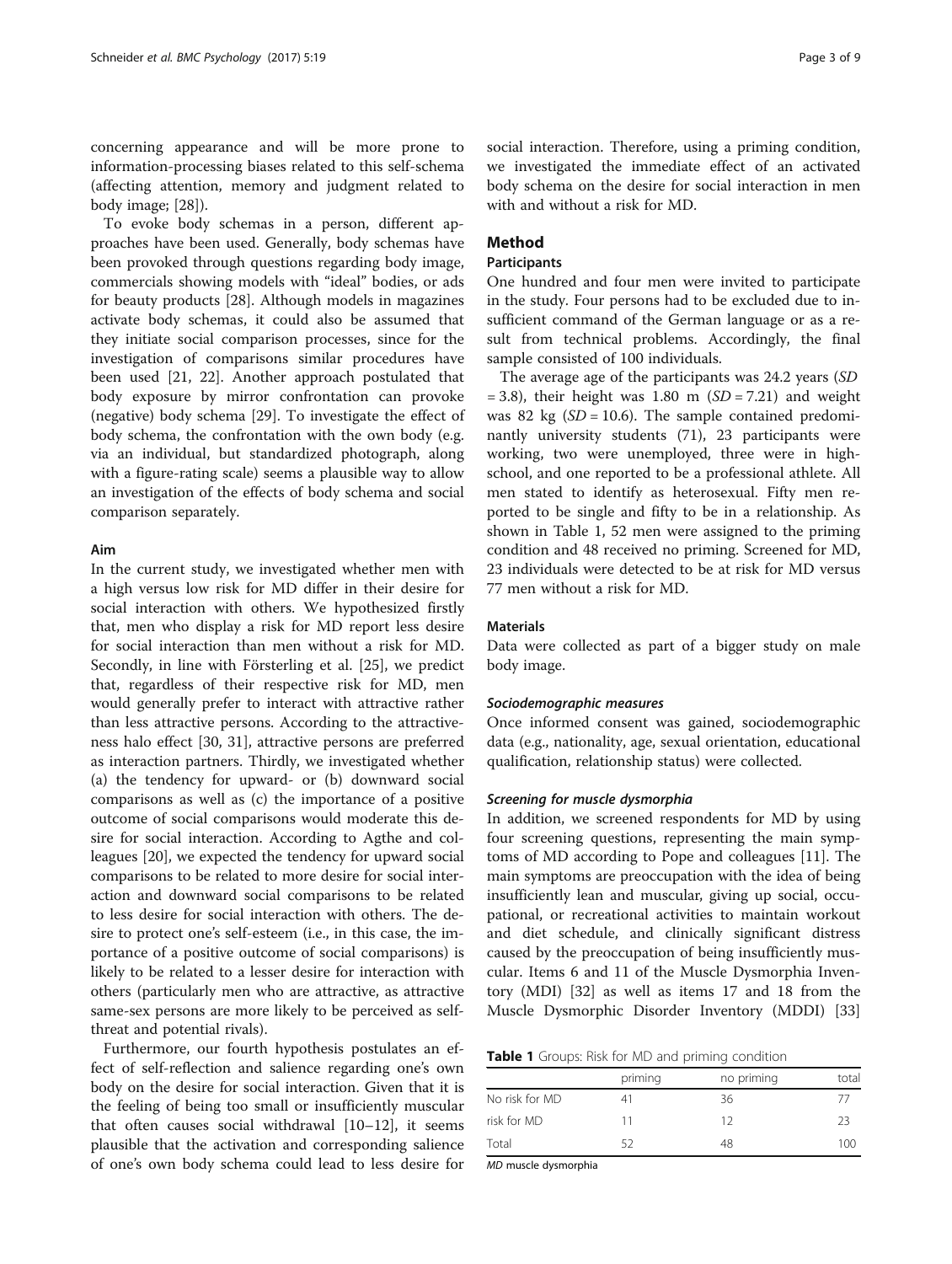were translated into German and rated on a six-point scale from 1 (never) to 6 (always). Items were (1)  $I$  am concerned with losing muscle mass, (2) I am preoccupied that I look to small,  $(3)$  I pass up social activities (e.g. watching football games, eating dinner, going to see a movie, etc.) with friend because of my workout schedule, (4) I feel depressed when I miss one or more workout days. Cronbach's α for the screening scale was .75. To distinguish men with and without a risk for MD, a cutoff value was used. Since it was assumed that men with a risk for MD would report most of these symptoms no less than often (value of 4), contrary to men without a risk for MD who probably report to experience these symptoms *never* (1), *rarely* (2), or *sometimes* (3)) the cut-off value of 16 was established. Thus, individuals had to report to experience at least three out of four symptoms of MD no less than often and in case they report one lesser than *often*, at least one other symptom must be rated more than *often* to reach the cut-off value.

## Social comparisons

According to Agthe and colleagues [\[20](#page-8-0)], we assessed tendencies for upward- or downward social comparisons with three self-developed questions, asking whether persons tend to compare themselves with others whom they perceive to be (1) superior or (2) inferior to themselves. Additionally, we asked (3) how important it is for them to get a positive outcome in these comparisons. The three questions had to be answered on a five-point rating scale, ranging from 1 (*not at all*) to 5 (*totally*).

## Desire for social interaction

As part of the experimental design, participants had to rate their desire for social interaction with a male or female, highly attractive or less attractive stimulus person. Items were, for example, If I'd had the chance, I would like to meet him/her. All items were rated on a seven-point rating scale, ranging from 1 (not at all) to 7 (very much).

## Procedure

Participants were recruited via various social media platforms (e.g., for sport students, weight trainers, and recreational athletes) and folders displayed at different fitness studios, sport clubs and the University Sport Department. Due to the experimental design, only heterosexual men, fluent in the German language, who were exercising (participating in their sport) at least three times a week, were invited. The study took place at the Faculty of Psychology at the University of Vienna. After applying via e-mail, potential participants were contacted and screened for exclusion criteria (e.g., homosexuality, insufficient command of the German language, participation in sport less than three times a week) and an appointment was made. After arriving at the Faculty, they gave written informed consent. For the priming condition, they were photographed in a standardized manner, dressed in a black sleeveless shirt and running pants which were provided. The participants were pseudo-randomly assigned to either the priming or the non-priming condition (in order to receive similar group sizes, every second applicant for the study was assigned to the priming condition). Afterwards, they read the cover story. To disguise the intention of the study, participants were told that the experiment was designed to explore whether different sports and one's body image influence the evaluation of and interest in various professions. The questionnaires, priming, and experimental design were presented on a computer screen and had to be filled out online. Participants were given 30  $\epsilon$  as incentive to participate in the study and were thoroughly debriefed afterwards.

#### Experimental design

To investigate the effects of risk for MD, tendencies for social comparisons and body schema on the desire for social interaction, we used an experimental design, build on prior research [[20](#page-8-0)]. The desire for social interaction was the dependent variable, while risk for MD and body schema were introduced as independent variables. Furthermore, we used the attractiveness of the stimulus person as independent variable to investigate potential effects of other persons' attributes on the participants' desire for social interaction. Different tendencies for social comparison were integrated as potential moderator variables. Thus, the experiment was based on a 2 (group of participant; men with vs. without a risk for  $MD$   $\times$  2 (priming condition; priming vs. non-priming)  $\times 2$  (attractiveness of stimulus person; highly attractive vs. less attractive) between-subject design. To manipulate the stimulus person's attractiveness, pretested pictures of an highly attractive and a less attractive male or female stimulus person were used [\[34](#page-8-0)]. In an on-screen questionnaire, participants were asked to answer questions regarding a stimulus person whose picture (male vs. female; attractive vs. less attractive) was presented in the questionnaire and who was described in the text. This information was kept identical in all conditions with the exception of the first name of the stimulus person, which was different for male vs. female stimulus persons. The female character was introduced as Daniela G. and the male character was called Daniel G. To disguise the intentions of the study, participants were informed that the study aimed at investigating the influence of different sports and one's body image on the evaluation of and interest in various professions. These professions were, for example, corporative, creative, manual, and social professions. The stimulus person was introduced as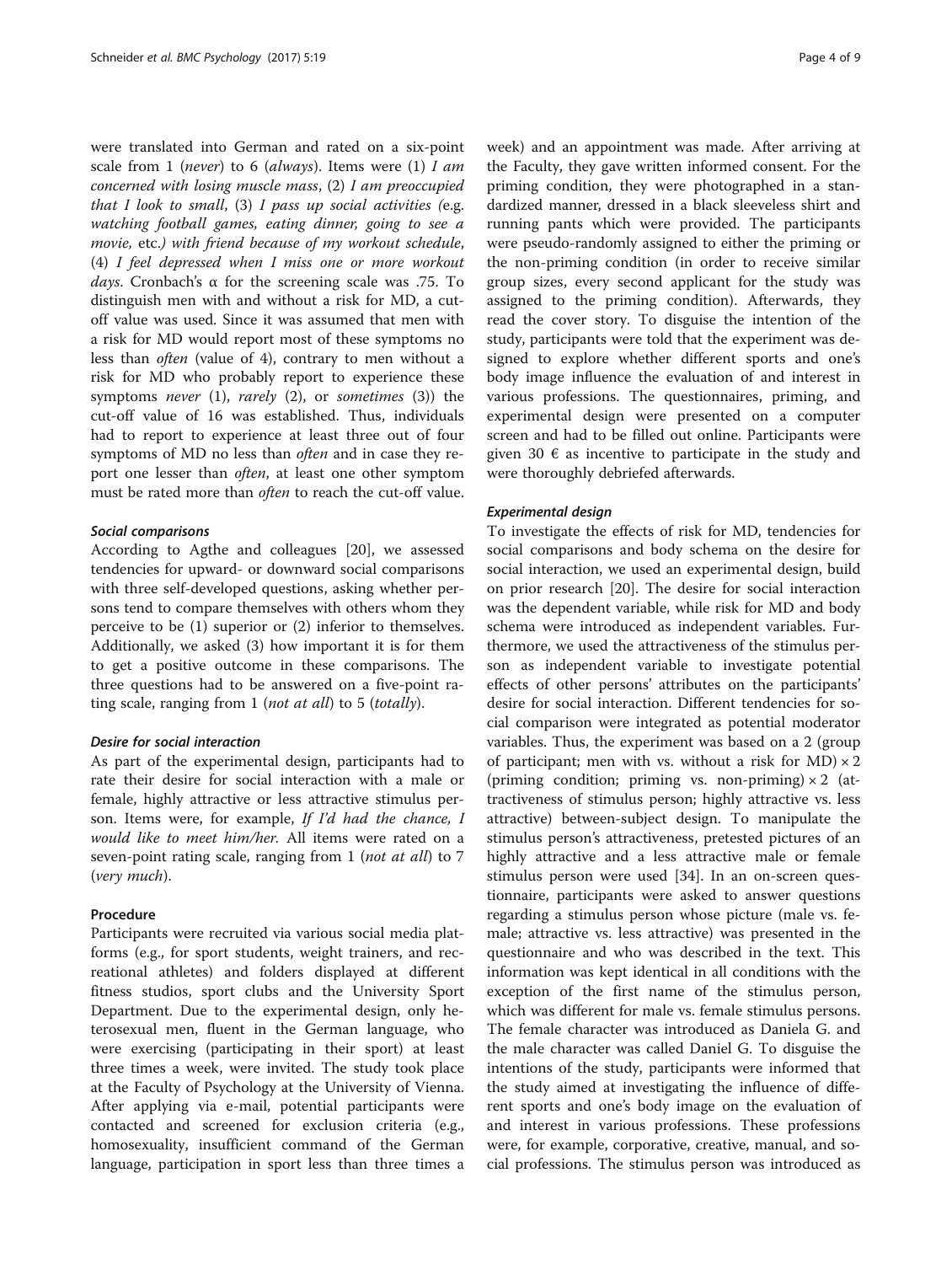working in an advertising agency (creative profession) for two years. S/he had gathered experience before as an intern in the same company, and after his/her Master's degree, s/he was hired as creative director. S/he likes his/her job because of the possibility to work with different people and the chance to find creative solutions for everyday challenges. Additionally, the participants were given information about the stimulus person's alleged hobbies and interests.

As a manipulation check, participants rated on a seven-point rating scale how attractive they perceived the stimulus person to be. Then, participants answered various questions regarding the stimulus person (e.g., attributing their success to internal or external factors, whether they like them or would like to have the same job as them). Most importantly, they indicated their desire for social interaction with the respective stimulus person.

#### Priming

To assess a potential effect of the participants' own body schema on the experimental design, we used a priming task just before the experimental design (i.e., before participants were presented the stimulus persons and indicated their reactions toward them). The priming consisted of the photographic image of the participant from head downward, which was taken directly before the testing and was presented on screen for ten seconds, without the possibility to skip forward to the next page to control for potential confounding effects. Additionally, we used a picture rating scale, on which the participant had to rate his actual and his desired body shape. Analogous to Frederick and Haselton [[35\]](#page-8-0), images for the rating scale where generated via modelmydiet.com, a program allowing to manipulate the physical features of a virtual model (see Fig. 1). Except from muscularity and weight, all other features were kept constant. The scale

consists of seven images from skinny/non-muscular to large/muscular.

Participants were pseudo-randomly assigned to the priming or non-priming condition (every second participant was assigned to the priming condition). The latter group received the photograph and picture rating scale after the experiment. Thus, picture and rating scale have no effect on the experimental design, while body schema related data were still available.

All work was approved by the Ethics Committee of the University of Vienna. All participants gave written informed consent prior to study begin.

## Results

#### Manipulation check

The participants rated the attractive stimulus persons to be substantially more attractive (male:  $M = 5.24$ ,  $SD = 0.67$ ; female:  $M = 5.94$ ,  $SD = 0.72$ ) than the less attractive ones (male:  $M = 2.74$ ,  $SD = 1.04$ ; female: M  $= 2.71, SD = 1.22$ ,  $F(1, 96) = 80.28, p < .001, \eta_{\rm p}^2 = .72$ showing that the attractiveness manipulation was effective.

## Group differences

As shown in Table [2,](#page-5-0) a 2 (risk for MD: high vs. low)  $\times$  2 (priming vs. no priming)  $\times$  2 (stimulus person attractiveness: high vs. low) analysis of variance on desire for social interaction revealed a significant main effect of risk for MD,  $F(1, 99) = 5.65$ ,  $p < .05$ ,  $\eta_p^2 = .06$  and attractiveness,  $F(1, 99) = 14.65$ ,  $p < .001$ ,  $\eta_p^2 = .14$ .

There was no significant main effect of priming  $F(1, 99)$ = 0.12,  $p = .73$ ,  $\eta_{\rm p}^2 = .00$ , but one significant interaction with stimulus persons attractiveness,  $F(1, 99) = 9.4$ ,  $p < .01$ ,  $\eta_{\rm p}^2$  = .09. No other interaction effect was significant. Therefore, men with a risk for MD ( $n = 23$ ) showed significantly lower desire for social interaction with the stimulus person ( $M = 12.35$ ,  $SD = 5.75$ ) than men without a risk for

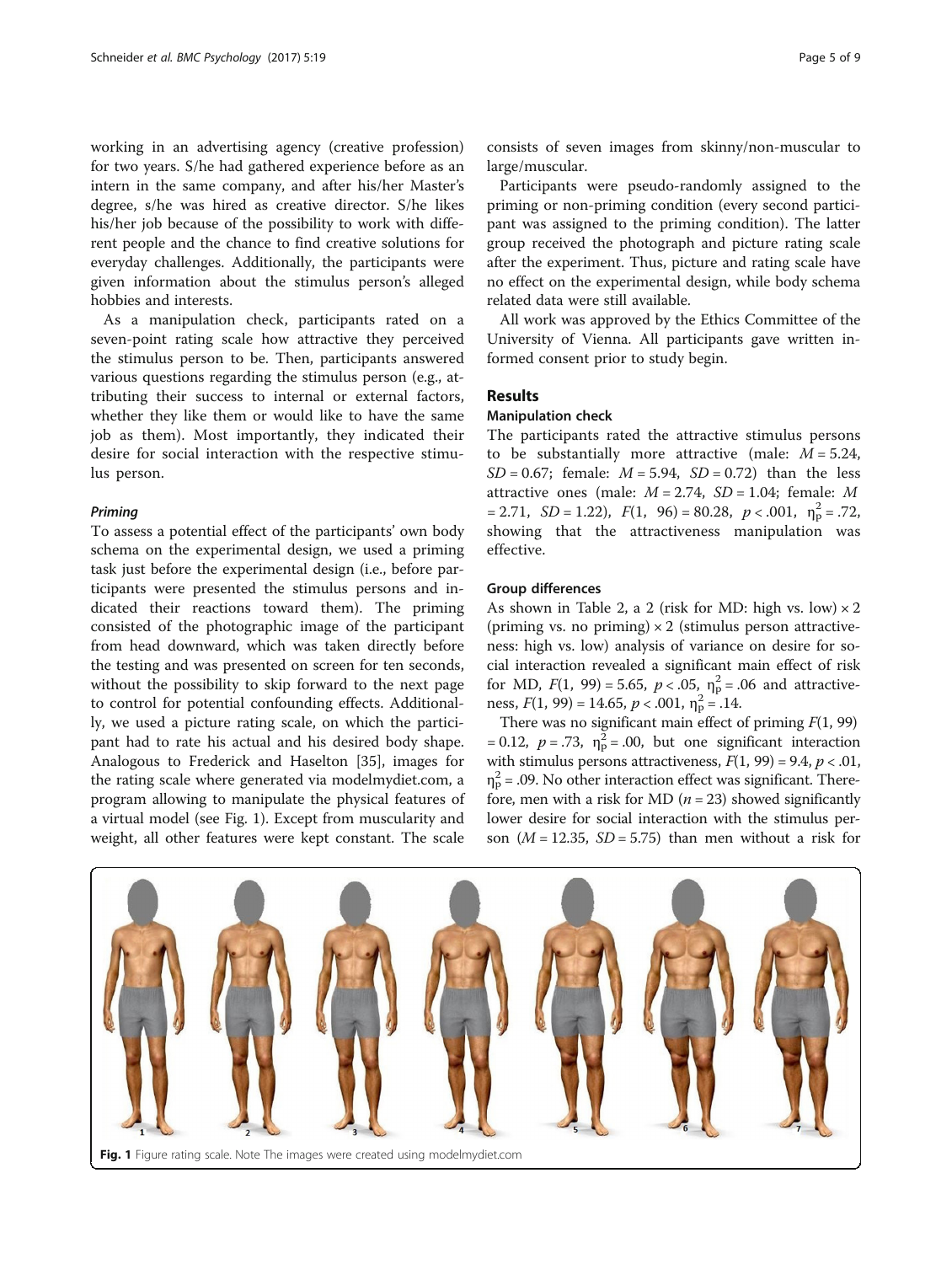<span id="page-5-0"></span>Table 2 Means and standard deviation of participants' desire for social interaction for main effects

| Variable          | desire for social interaction with SP |       |      |            |                  |          |
|-------------------|---------------------------------------|-------|------|------------|------------------|----------|
|                   |                                       | М     | -SD  | $\sqrt{2}$ | $\eta_{\rm p}^2$ | d        |
| <b>MD</b>         | risk for MD                           | 12.35 | 5.75 | 5.65*      | .06              | $-0,516$ |
|                   | no risk for $MD$ 15.32                |       | 577  |            |                  |          |
| Priming           | priming                               | 14.52 | 5.66 | 0.12       | .00              | $-0.042$ |
|                   | no priming                            | 14.77 | 6.16 |            |                  |          |
| SP attractiveness | attractive                            | 16.88 | 5.36 | $14.65***$ | -14              | 0821     |
|                   | less attractive                       | 1240  | 555  |            |                  |          |

MD muscle dysmorphia, SP stimulus person

 $*$  p < .05  $*$  p < .01

MD ( $n = 77$ ;  $M = 15.32$ ,  $SD = 5.77$ ), regardless of the attractiveness of the stimulus person (see Table 3). Moreover, men showed a stronger desire for social interaction with attractive stimulus persons  $(M = 16.88, SD = 5.36)$ than with less attractive ones  $(M = 12.4, SD = 5.55)$ .

The interaction of the priming of participants with their own body schema and stimulus persons' attractiveness showed that in the primed group  $(n = 52)$ , the desire for interaction with attractive  $(M = 18.27, SD = 4.5)$ versus less attractive ( $M = 10.77$ ,  $SD = 3.97$ ) stimulus persons was stronger than in the group without the priming  $(n = 48)$  (attractive stimulus person  $M = 15.38$ ,  $SD = 5.88$ ; less attractive stimulus person:  $M = 14.17$ ,  $SD = 6.5$ ). While the desire for social interaction regarding attractive and less attractive stimulus persons was very similar for the group without the body schema priming, the primed group seemed to have stronger desire for interaction with attractive stimulus persons, on the one hand, and a lower desire for interaction with less attractive persons, on the other hand.

## Moderation analyses

To investigate a potential effect of people's social comparison tendencies (i.e., to compare upwards or downwards) on their desire for social interaction, three 2 (participants' risk for MD: high vs. low)  $\times$  2 (priming vs.

Table 3 Means and standard deviations of participants' desire for social interaction for all effects

|                | priming    | SP attractiveness | М     | -SD  | Ν             |
|----------------|------------|-------------------|-------|------|---------------|
| risk for MD    | priming    | attractive        | 21.50 | 2.12 | $\mathcal{P}$ |
|                |            | less attractive   | 10.22 | 3.99 | 9             |
|                | no priming | attractive        | 12.60 | 6.58 | 5             |
|                |            | less attractive   | 12.29 | 5.96 | 7             |
| no risk for MD | priming    | attractive        | 18.00 | 4.56 | 24            |
|                |            | less attractive   | 11.06 | 4.05 | 17            |
|                | no priming | attractive        | 16.11 | 5.65 | 19            |
|                |            | less attractive   | 14.94 | 6.72 | 17            |

MD muscle dysmorphia, SP stimulus person

no priming)  $\times$  2 (stimulus person attractiveness: high vs. low) analysis of variance on participants' desire for social interaction with the stimulus person, with one covariate each, were conducted. The tendency for upward social comparisons, for downward social comparisons, and the importance of a positive outcome in social comparisons each functioned as covariates. In a first step, only the main effects were observed.

The tendency for downward comparisons,  $F(1, 99) =$ 4.43,  $p < .05$ ,  $\eta_p^2 = .05$ , and the importance of a positive outcome of social comparisons,  $F(1, 99) = 5.81$ ,  $p < .05$ ,  $\eta_{\rm p}^2$  = .06, both revealed a significant main effect while the tendency for upward comparisons did not,  $F(1, 99) = .06$ ,  $p = .802$ ,  $\eta_p^2 = .00$ . Including each covariate did not change the significant main effects of risk for MD and stimulus persons' attractiveness. Correlational analysis revealed a significant negative correlation of participants' desire for social interaction only in case of a tendency for downward comparisons,  $r(98) = -.21$ ;  $p < .05$ .

In a second step, interaction effects of the three covariates were examined to investigate moderation effects of social comparisons. Neither participants' upward- or downward comparison tendencies, nor their perceived importance of a (self-rated) positive outcome of social comparisons showed significant interactions with risk for MD, priming, or attractiveness. Therefore, there was no evidence for a moderation effect.

## **Discussion**

## Muscle dysmorphia

This study set out to investigate the desire for social interaction of men with and without a risk for MD. Additionally, we examined the influence of social comparisons and body schema on the desire for social interaction.

We found that men with a risk for MD (in comparison to men without a risk for MD) showed significantly less desire for social interaction with other persons, regardless of the respective stimulus person's attractiveness. This is in line with postulations of social withdrawal and isolation in individuals with MD [[10](#page-8-0)]. Moreover, the two groups did not differ in their preferences for social interaction with attractive stimulus persons. According to the "what is beautiful is good" attractiveness stereotype [\[30](#page-8-0)], this general preference for contact with attractive candidates is comprehensible in that attractive persons are often perceived as having more socially desirable personality traits and to be leading better lives regarding their partnership and in social and occupational matters. When considering that men's dating interest is predominantly influenced by physical attractiveness [[36\]](#page-8-0), particularly the desire for social contact with attractive opposite-sex stimulus persons might be desired, as this would be more interesting and promising than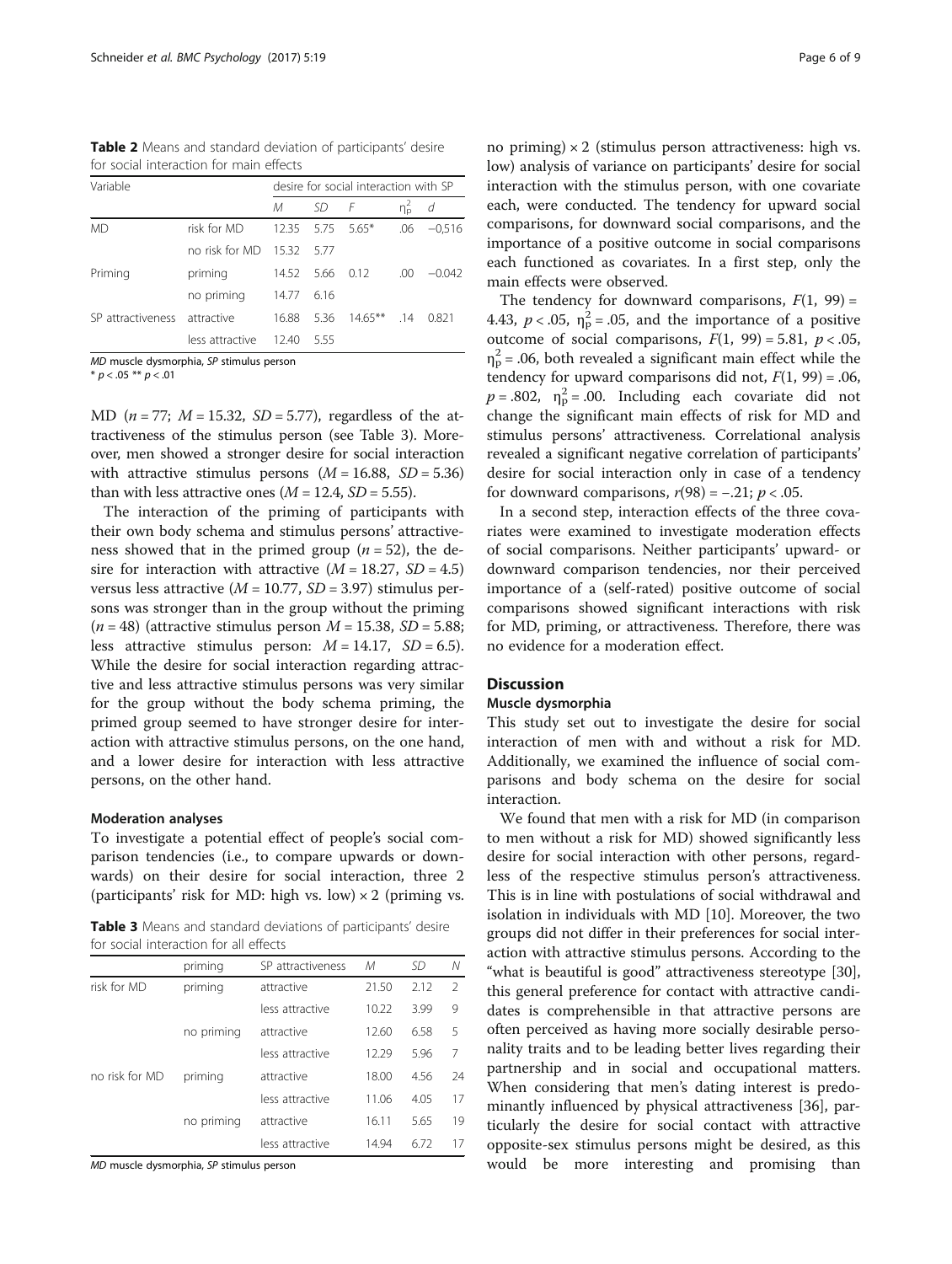encounters with less attractive (or same-sex) persons. Since mating motivation and partner choices of men with MD and related body image problems are only scarcely investigated so far, this could be an interesting field for future research.

## Social comparisons

We found no interaction effects regarding men's tendency for social comparisons. Analyses revealed significant main effects for men's tendency for downward comparisons and for the importance of a positive outcome of social comparisons, in line with the notion that people who tend to compare downwards try to avoid social threat. That is, the more men generally tended toward downward comparisons, the less interest they showed for social interaction. This is partly in line with Agthe et al. [[20\]](#page-8-0), who found that persons engaging in downward comparisons indicated less desire for social interaction with attractive same-sex stimulus persons (who could be a self-threat in social comparison). However, no interactions could be detected in the current study. This might be due to the experimental design of the study. Usually body comparisons are important in the context of MD, body dissatisfaction, and drive for muscularity [[14, 24\]](#page-8-0). In this experiment, only social comparisons regarding occupational success and facial attractiveness have been triggered. Thus, social comparisons on this dimension might not have the same effect as social body comparisons could have had. For future research, the effect of social body comparisons on desire for social interaction in men at risk for MD should be investigated instead of social comparisons regarding occupational success and facial attractiveness.

## Body schema

There was no difference between the priming and nonpriming groups regarding men's desire for social interaction, although negative effects of body confrontation and activation of body schema have been found before [[28\]](#page-8-0). For instance, it was shown that the activation of a negative self-schema in persons with body image problems lead to negative cognitions and emotions [[37](#page-8-0)]. Correspondingly, the exposure to images of idealized male bodies can lead to increased body dissatisfaction in men [[38\]](#page-8-0). All of these aspects are postulated to be related to MD [\[7](#page-8-0)], thereby hinting at an enhanced risk of the respective men for social withdrawal or even isolation.

An explanation why we did not find a difference in men who received the body schema priming and men who did not receive it could be that both groups did not differ with regard to body dissatisfaction and thus, negative body schema. This might result from our subclinical sample which might not be as prone to react to bodyrelated priming as a clinical sample. That is, with clinical MD samples, a re-examination of this priming effect on desire for social interaction could be interesting for further investigations, especially when considering that social isolation and regular mirror checking behavior, which might re-activate negative body schema, have been reported before [\[10](#page-8-0)].

Interestingly, there was a significant interaction effect found for priming and attractiveness of the stimulus person, leading to the assumption that the activation of ones' body schema might intensify the desire and nondesire for social interaction with attractive versus less attractive persons. While participants who had not received a priming did not differ, particularly in their desire for social contact with attractive and less attractive persons, those participants who had received the priming reported a much higher desire for social interaction with attractive persons and a much lower desire for social interaction with less attractive persons. Thus, the activation of one's own body schema apparently intensified the desire to and the avoidance of social interaction with attractive versus less attractive persons. Assuming that the activation of one's body schema evokes negative feelings, the opposite would have been supposed, a withdrawal from confrontation with attractive persons. On the other hand, negative feelings about ones' body might motivate upward social comparison processes, represented through the desire for social interaction with attractive stimulus persons. Those upward social comparison processes were postulated to be adopted when self-improvement is intended [[20\]](#page-8-0), demonstrating a potentially harmful combination of body dissatisfaction and unfavorable social comparisons, which could lead into a downward spiral of negative body image, social comparison, and potentially harmful behaviors associated with drive for muscularity and MD. These effects could represent a potential maintenance mechanism for body dissatisfaction and require further examination.

#### Strengths and limitations

Since most research on MD is using questionnaires and interviews, an experimental study on the effects of MD, social comparison tendencies, and body schema on the desire for social interaction is of great value for this field of research. The results give first insights into potential risks of MD tendencies as well as social comparison processes and body schema on the desire for social interaction and thus, potential maintenance mechanisms of MD and related social withdrawal.

One of the limitations of the current study is its small size. This is because it was very difficult to find a sufficiently large group of persons displaying a risk for MD. Therefore, some results that came relatively close to being statistically significant may not have reached significance, because of the small size of this sub-group. Still,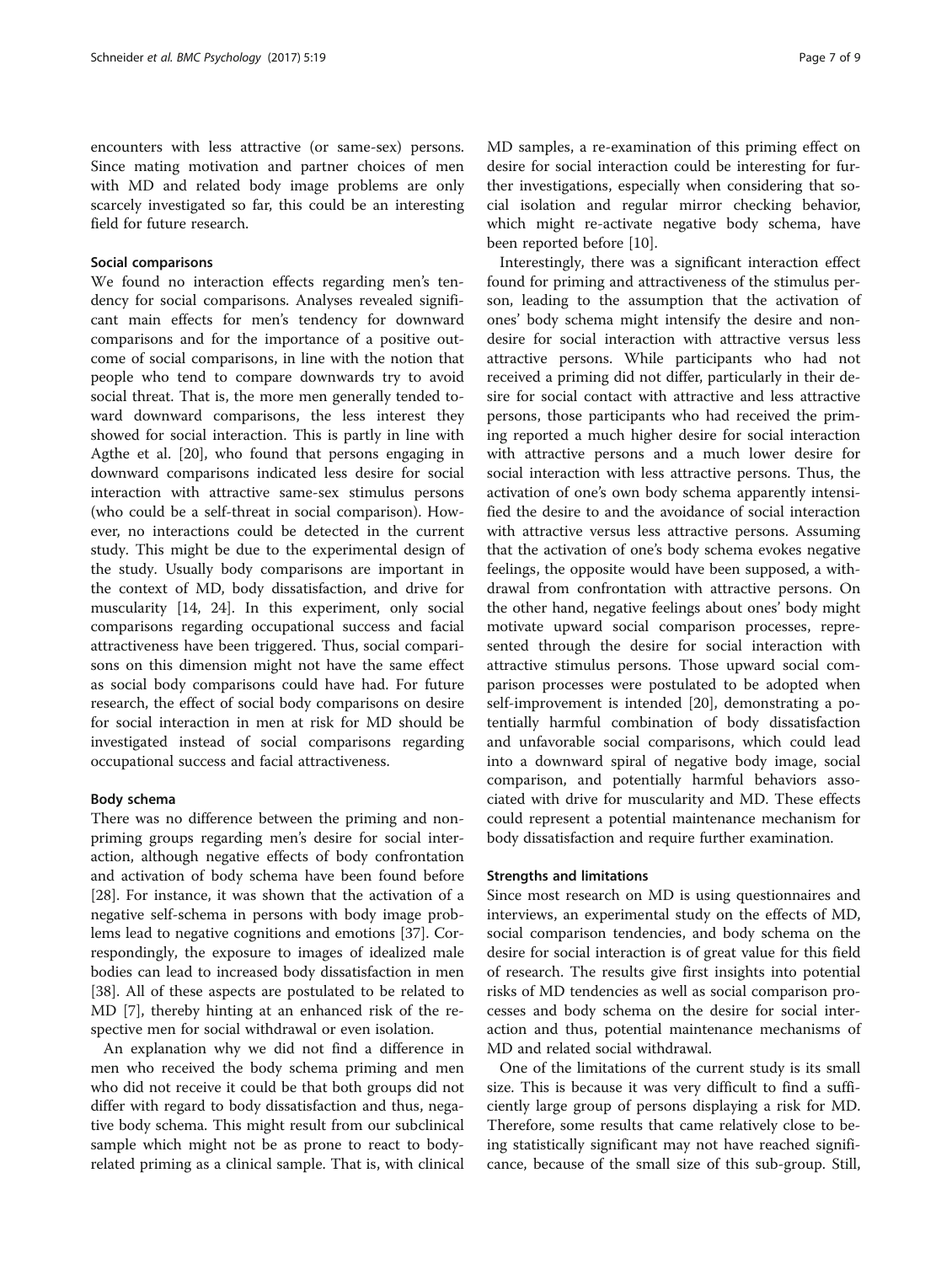we found some interesting and expected main effects, like the difference between men with and without a risk for MD regarding their desire for social interaction. However, due to the interaction effects, the 2 (group of participant)  $\times$  2 (priming condition)  $\times$  2 (attractiveness of stimulus person) design with independent measures would have required larger cell sizes. The actual small cell sizes could partly explain some of the insignificant outcomes.

Moreover, precise diagnostic categories for MD in general and accompanying measures in the German language in particular are needed. Although allowing for a first distinction between persons at risk for MD, the screening is still insufficient for comparisons between persons with explicit symptoms of MD and others without these symptoms. Furthermore, another cut-off value could have led to different results, which also hints to the necessity of precise diagnostic categories and adequate measures. Not to forget, a risk for MD does not equal the full picture of MD symptomatology, which might partly explain why we did not find as many differences between both groups as expected. Therefore, the use of translated and validated scales instead of screening instruments could be of use in future research. The same is true for the operationalization of tendencies for upward and downward social comparisons. Instead of using single items, for which no reliability analysis could be conducted, evaluated instruments would be favorable. Thus, there is a need of instruments measuring social comparison tendencies in the German language which could be addressed in future research.

Furthermore, the impact of self-esteem and selfperceived attractiveness would be of interest in future investigations of MD and desire for social interaction. Also sex of stimulus person, according to dating motivation would have been of interest for this study. Since cell sizes were already very small and more variables would have made the analysis even more complex, we decided against their inclusion. For future research, these aspects, especially self-esteem, should be taken into consideration, since MD was repeatedly associated with low self-esteem [\[39, 40\]](#page-8-0), and self-esteem was related to desire for social interaction [\[41](#page-8-0)].

Despite the current limitations, the investigation of MD with regard to social comparisons, body schema and desire for social interaction is worth continuing. Not much research has been done yet in this field, even though social withdrawal and interpersonal problems are severe issues for individuals with body image problems, which have to be recognized, prevented and/or treated, especially considering the relatively high suicide rates of people affected by body dysmorphic disorders or eating disorders like AN [[2\]](#page-8-0).

## Conclusion

In conclusion, the current study found differences between men with and without a risk for MD with regard to their desire for social interaction, as well as differences regarding stimulus persons' attractiveness. Moreover, we found further links of social comparisons with desire for social interaction, and connections of body schema priming and attractiveness of the stimulus person with regard to the desire for social interaction. Future investigations should extend this field of research with clinical populations, for it is highly important for groups that may be small in size, but highly prone to social withdrawal, isolation, and potential pathology, sometimes even including suicidal tendencies.

#### Abbreviations

AN: Anorexia nervosa; MD: Muscle dysmorphia; MDI: Muscle Dysmorphia Inventory; MMDI: Muscle Dysmorphic Disorder Inventory; SP: Stimulus person

#### Acknowledgments

We are grateful to all participants of the study. Special thank goes to Krisztina Kocsis-Bogár for her valuable input regarding the manuscript.

#### Funding

There was no funding source for this research.

#### Availability of data and materials

The datasets used and analyzed during the current study are available from the corresponding author on reasonable request.

#### Authors' contributions

CS designed and conducted the study in consultation with KHF and MA. CS analyzed the data with assistance and contributions from MV and TY. CS drafted the manuscript with contributions from MA, TY, MV and KHF. All authors read and approved the final manuscript.

#### Competing interests

The authors declare that they have no competing interests.

#### Consent for publication

Not applicable.

#### Ethics and consent to participate

The study was approved by the Ethics Committee of the University of Vienna (No. 00130). Participants gave written informed consent after being informed about the aim and procedure of the study. They were informed about the option to drop out of the study at any point with their data being deleted.

## Publisher's Note

Springer Nature remains neutral with regard to jurisdictional claims in published maps and institutional affiliations.

#### Author details

<sup>1</sup>Department of Applied Psychology: Health, Development, Enhancement, and Intervention, Faculty of Psychology, University of Vienna, Vienna, Austria. 2 Department of Psychology, Ludwig-Maximilians University Munich, Munich, Germany. <sup>3</sup>School of Medical Engineering and Applied Social Sciences University of Applied Sciences Upper Austria, Wels, Austria. <sup>4</sup>Department of Basic Psychological Research and Research Methods, Faculty of Psychology, University of Vienna, Vienna, Austria. <sup>5</sup>Department of Psychiatry and Psychotherapy, Evangelisches Krankenhaus Bielefeld, Bielefeld, Germany.